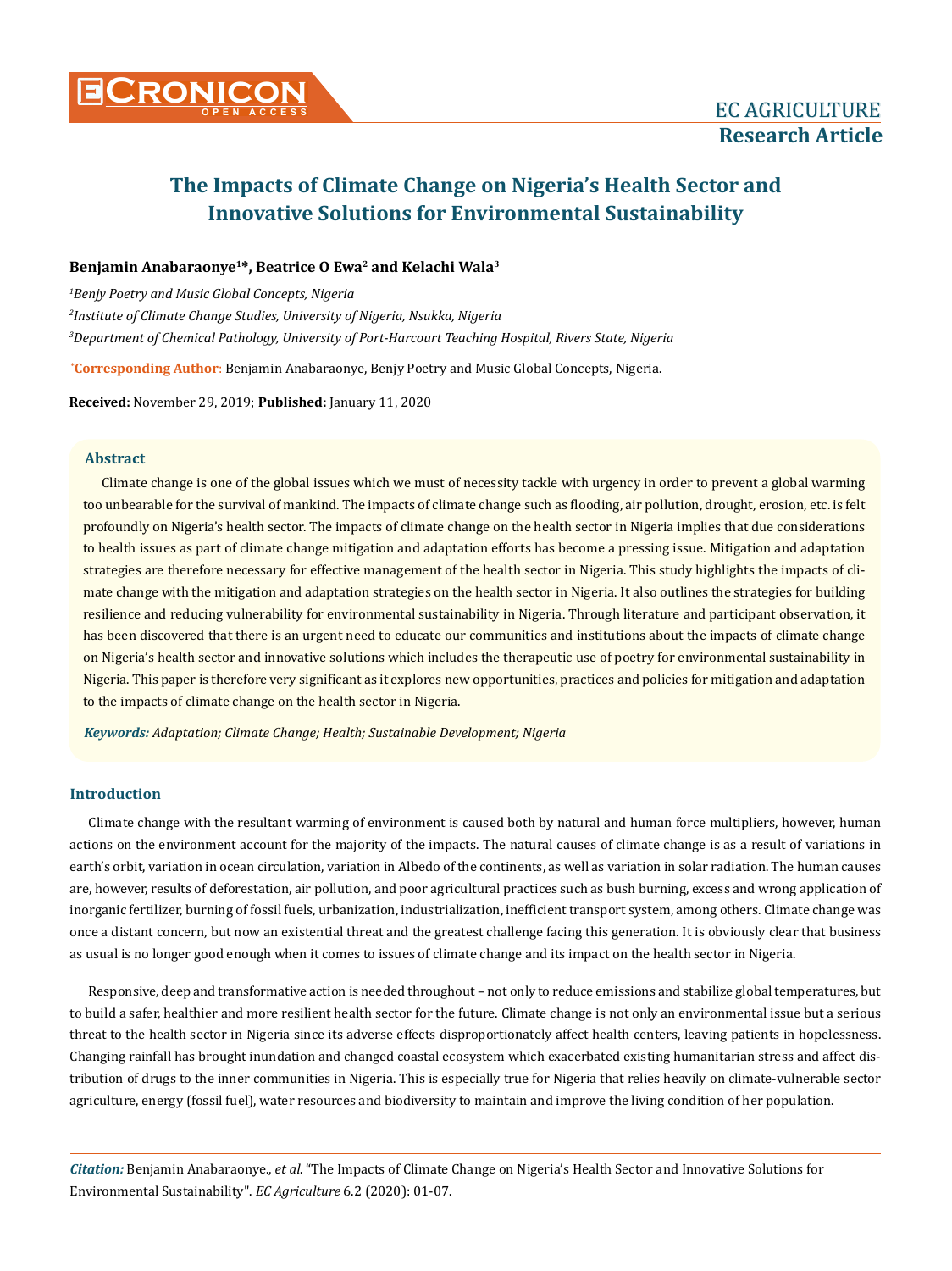02

The question that still confronts humanity is how to tackle this excessive release of green house gases in the atmosphere. What should people do? Are there acceptable level that we can keep so as not to reach the point of no return with a runaway climate change? These questions have engaged the imaginations of many and a variety of solutions have been offered. There's no disputing the fact that the upsurge in global temperatures are largely due to the amount of carbon released into the atmosphere. Carbon is a basic building block in every living thing, plant or animal. Our soils are loaded with carbon and so are our air and ocean. We take oxygen and exhale carbon dioxide. Plants do reverse and we coexist happily supplying each other's carbon dioxide and oxygen needs. The problem is that over the last two centuries humans have dramatically increased the amount of carbon dioxide and other greenhouse gases released into the atmosphere which now poses as serious threat to the health sector in Nigeria.

#### **Methodology**

Data used for this study is derived from published works including academic journal articles, conference papers, textbooks and internet materials. The researchers gathered a lot of materials for the research but summarized the characteristics of the papers that centered more on the impacts of climate change on Nigeria's health sector and innovative solutions for environmental sustainability. This enabled the researchers to generate the synthesis of various researchers' views on the impacts of flooding on the Nigeria's health sector.

#### **Result and Discussion**

## **Impacts of climate change on Nigeria's health sector**

Climate change has been described as an existential threat to human well-being. Globally, it affects the social and environmental determinants of health: clean air, safe drinking water, sufficient food and secure shelter. The effects of climate change are far-reaching and include heat waves and severe weather, deteriorated air quality, displacement and migration of vectors resulting in increase of a range of diseases related to water and ecological factors. Increasing incidences of mental health issues are being recorded and identified as a consequence of environmental change (Lu, 2016; PAHO, 2013). According to Dr. Margaret Chan, the World Health Organization (WHO) Director-General on the World Health Day 2008", Climate change is one of the greatest challenges of our time. Climate change will affect, in profoundly adverse ways, some of the most fundamental determinants of health: food, air, water. In the face of this challenge, we need champions throughout the world who will work to put protecting human health at the centre of the climate change agenda [1]". Among other considered most prevalent climate risk, flooding has devastated and ravaged Nigeria's health sector in a profound way. Though some scholars posited that health sector's vulnerability to climate is generally due to combination of climate impacts and socio-economic or geographical circumstances, for example concentration of health facilities and activities in high-risk areas. In Nigeria, flooding is one of the major impacts of climate change which also affects environmental sustainability. Environmental sustainability is concerned with whether environmental resources will be protected and maintained for future generations.

In Nigeria, flooding has become dangerous to human health in most urban and rural areas because of overcrowded slums, where drainage is poor or does not exist at all [2]. Floods are major disasters affecting many countries of the world including Nigeria. Following the year 2012, floods disaster in many Nigerian states christened as unprecedented in the history of Nigeria in the past 40 years, the loss of many lives and properties worth millions of naira were recorded [3]. Apart from the health of Nigerians affected by the recent floods that affected 12 states out of the 36 states according to National Emergency Management Agency (NEMA, 2013) 176,300 people has been displaced, 150,000 hectares of farmland and 17,800 houses submerged and 321 roads and bridges destroyed as a result. Flooding has far reaching impacts on people's health and its consequences includes crisis of not having good drinking water along with sanitation problems which spread deadly communicable disease like cholera, malaria, diarrhea, skin and soft-tissue infections with other air-borne infections. Similarly, when health facilities are submerged by heavy flooding, access to healthcare and drugs becomes an issue of concern to the victims of flooding and the government. Floods apparently are known with water borne diseases. Thus, many wells and boreholes are contaminated by continuing overflowing sewage and refuse dumps. Again, public water supplies are disrupted by floods which destroy electricity supply and affects water pipes. All these collectively considerably have profound impacts on people's health.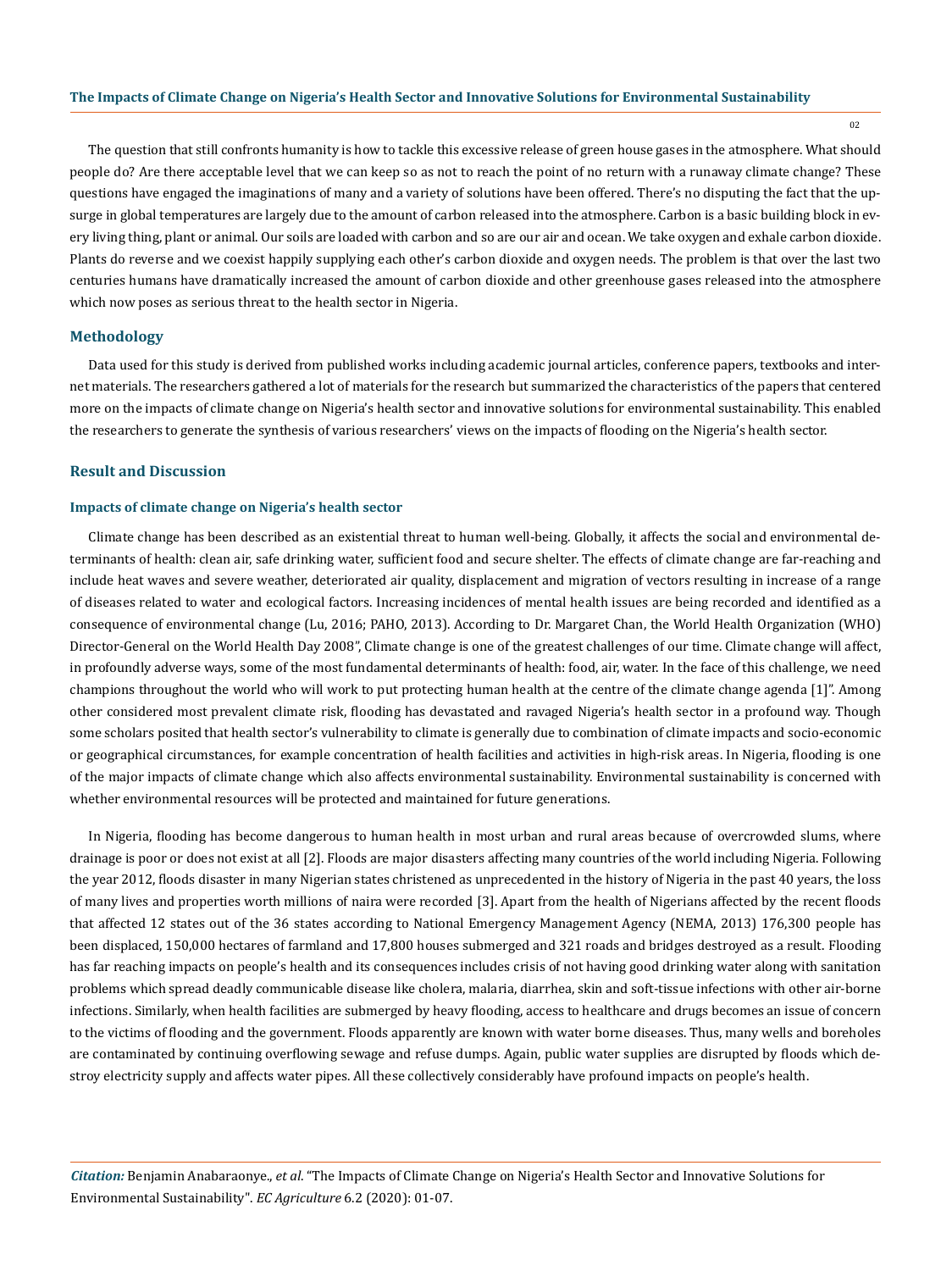03

Thus, there is a great need for proper climate change education in Nigeria to create awareness in communities and institutions on the impacts of climate change on Nigeria's health sector and the solutions for environmental sustainability.

#### **Case Study**

#### **Poetry as a valuable tool in climate change education**

Poetry has been discovered as a valuable tool which has immense health and therapeutic benefits and can be used in climate change education for sustainable development locally, nationally and globally. Below is one of the climate change adaptation poems advanced by the Benjy Poetry and Music Global Concepts which can be used to educate communities and institutions on the impacts of climate change on Nigeria's health sector and the solutions for environmental sustainability:

#### **POEM: KEEP CLEAN, STAY COOL**

Keep clean, Stay cool Be disciplined and dutiful Think positive, Think creative Be passionate and innovative Keep clean, Stay cool Make the earth bright and beautiful Help make the earth a better place Earth's pollution we must efface Keep clean, Stay cool Be diligent, Be careful Pick the trash and keep clean Throw the trash into the waste bin Keep clean, Stay cool With poetry as a tool Go green, Keep clean With a formidable team Keep clean, Stay cool With a heart so grateful Enjoy the beauty of nature Help create a sustainable future Keep clean, Stay cool

Drink freely from wisdom's pool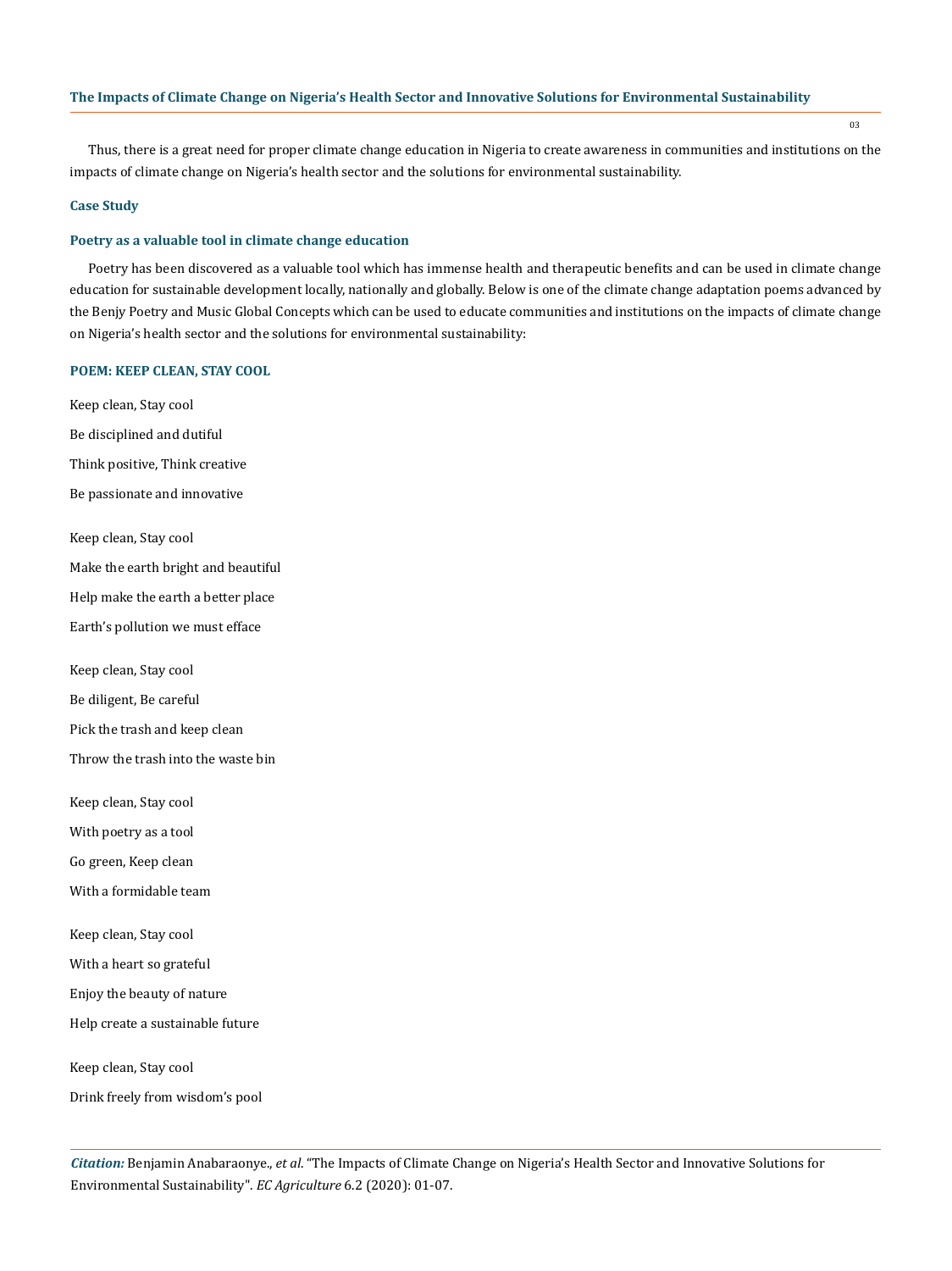04

Feel the gentle whispering breeze Enjoy the sweet fragrance of peace Keep clean, Stay cool Be disciplined and dutiful

Help make the world a better place

Put a smile on someone's face.

Copyright 2018 by Benjamin Anabaraonye [4].

Below is a second climate change adaptation poem advanced by the Benjy Poetry And Music Global Concepts which can also be used to educate communities and institutions on the impacts of flooding on Nigeria's health sector and the solutions for sustainable development:

#### **POEM: THINK BEYOND, LIVE WITHIN**

Think beyond the demise and debris Think beyond the plight and blight Live within the joy of a promise The joy of a sustainable future bright. Think beyond the doom and gloom Think beyond the thirst and waste Create in your mind a beautiful room Live within the quest for the best. Think beyond the pollution and degradation Think beyond and see limitless possibilities Live within climate adaptation and mitigation Using waste recycling and renewable energy. Think beyond the erosion and deforestation Think beyond the hurricane and floods Create a sustainable environment with afforestation

Live within a greener and cleaner world.

Copyright 2019 by Benjamin Anabaraonye [5].

Understanding of the impacts of climate change and variability on human health in Nigeria has increased considerably in recent years. However, several basic issues complicate this task:

1. Climatic influences on health are often modulated by interactions with other ecological processes, social conditions, and adaptive policies. In seeking explanations, a balance must be sought between complexity and simplicity.

*Citation:* Benjamin Anabaraonye., *et al*. "The Impacts of Climate Change on Nigeria's Health Sector and Innovative Solutions for Environmental Sustainability". *EC Agriculture* 6.2 (2020): 01-07.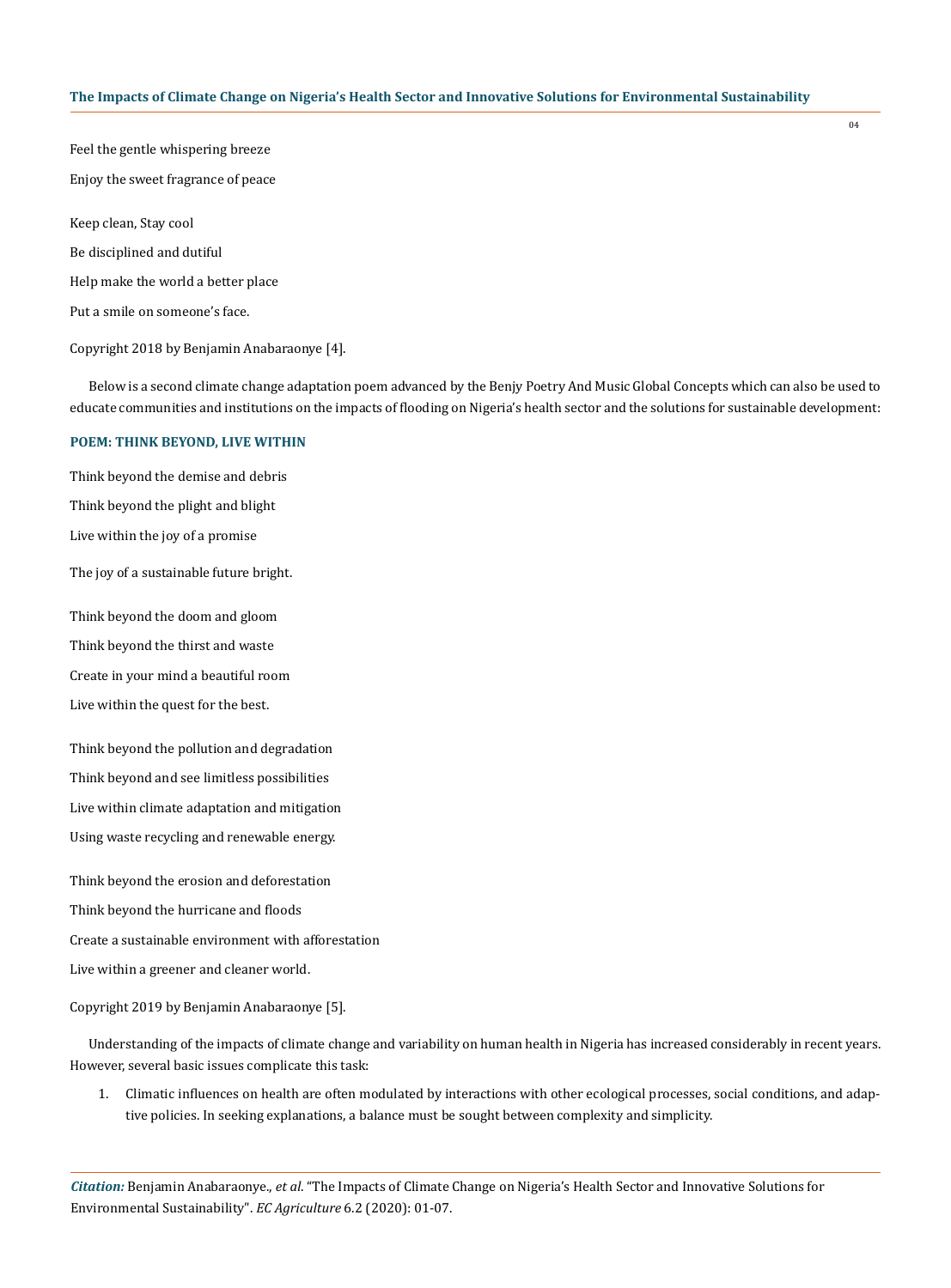2. Climate change is one of several concurrent global environmental changes that simultaneously affect human health – often interactively. A good example is the transmission of vector-borne infectious diseases, which is jointly affected by climatic conditions, population movement, forest clearance and land-use patterns, biodiversity losses (e.g. natural predators of mosquitoes), freshwater surface configurations, and human population density.

#### **Recommendations**

We can adapt and mitigate the impacts of climate change on the health sector in Nigeria through the following ways:

- 1. Government policy on urbanization in Nigeria should be revisited to discontinue the construction of houses, roads, bridges haphazardly.
- 2. Construction of roads culvert and drainages should expansive to accommodate the flow of water.
- 3. Indiscriminate dumping of refuse, faeces in culvert and drainages should be stopped because, infectious diseases are contacted and transmitted to people from one state to the other.
- 4. Early warning signs and information about flooding and other climate change issues should be communicated to Nigerians through radio, television, internet and numerous social media platforms in order to avoid casualties in the future.
- 5. Indiscriminate falling of trees should be avoided and planting of trees should be encouraged both by the government, communities, institutions and individuals.
- 6. Keep drainages free of debris to enhance free flow of water of run-off water.
- 7. In the event of flooding, the government and other donor agencies should come up with emergency relief measures and materials including adequate medical care to alleviate the suffering of families affected by flooding.
- 8. Poetry with its therapeutic benefits should be used as a valuable tool to educate communities and institutions in Nigeria on the impact of climate change on Nigeria's health sector and ways to adapt and mitigate for global sustainability [6-33].

#### **Conclusion**

The 2018 IPCC report concluded that, with high confidence, that climate change would cause increased heat-related mortality and morbidity, decreased cold-related mortality in temperate countries, greater frequency of infectious disease epidemics following floods and storms, and substantial health effects following population displacement from sea level rise and increased flooding. Integrated approach to capacity-building at the national level can help foster greater awareness of the importance of addressing climate change and elevate implementation of climate action in our local communities. Our understanding of the links between climate, climate change and human health has increased considerably over the last ten years. However, there are still many gaps in knowledge about likely future patterns of exposure to climatic-environmental changes, and about the vulnerability and adaptability of physical, ecological and social systems to such climate change. The recent cases of incessant flooding in various states in Nigeria demand proper education in communities and institutions for sustainability of Nigeria's health sector. Furthermore, urgent intervention from the Federal Government and other relevant NGOs and multilateral organizations will be needed to stop impending economic gloom and doom in various states in Nigeria. Proper education from qualified health professionals and relevant agencies will go a long way to stop the spread of diseases, and loss of lives and properties associated with climate change thus helping communities to adapt and mitigate the impacts of climate change on Nigeria's health sector.

05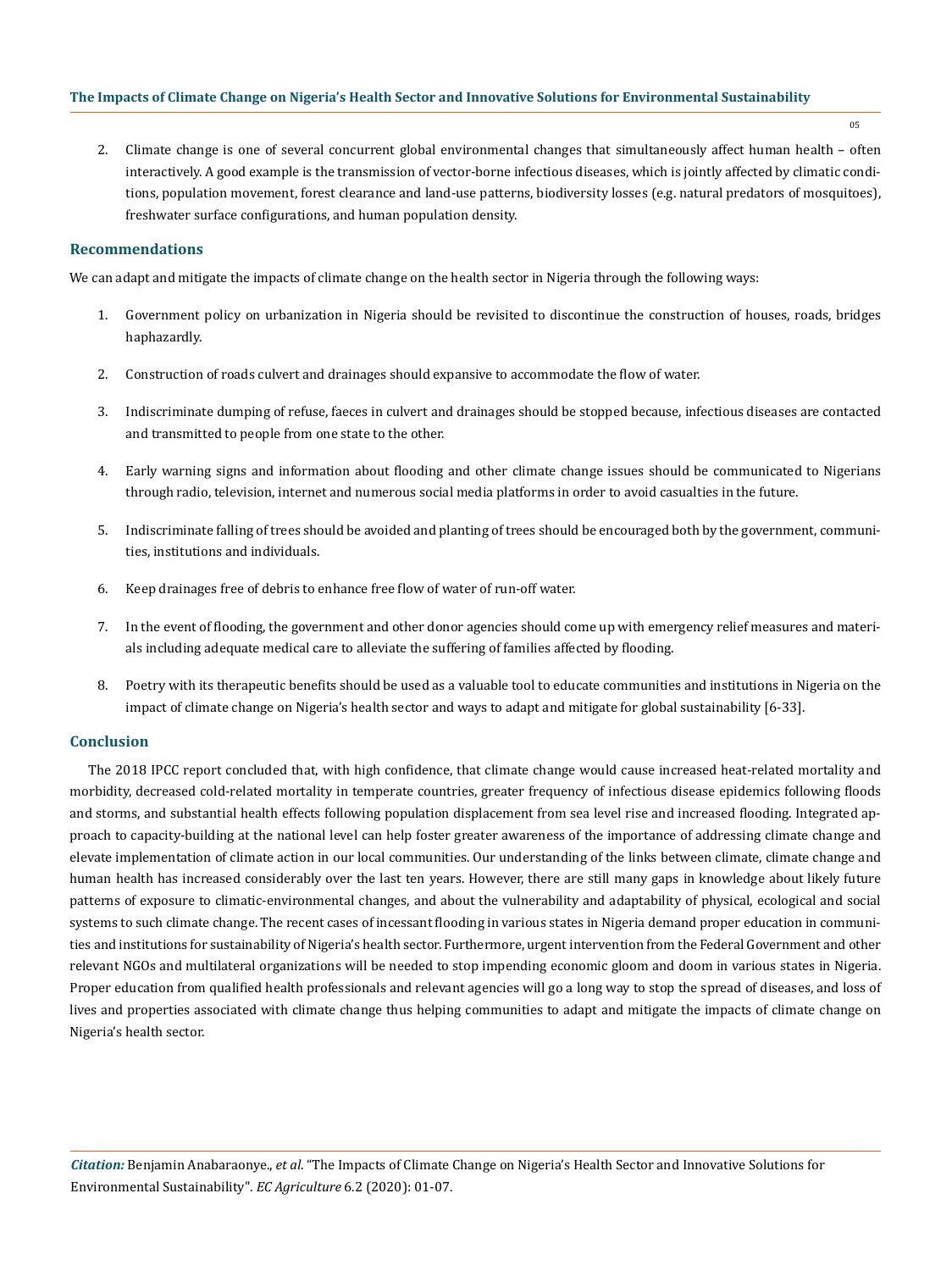## **Bibliography**

- 1. Chan Margaret Message from WHO Director General (2008).
- 2. Olajoke A., *et al.* ["Impacts of flood disaster in Agege local government area Lagos, Nigeria".](https://isdsnet.com/ijds-v2n4-13.pdf) *International Journal of Development and Sustainability* [2.4 \(2013\): 2354-2367.](https://isdsnet.com/ijds-v2n4-13.pdf)
- 3. Action aid. Flood in Nigeria: Re-visiting States Accountability on Emergency Response/Preparedness and Disaster Risk Reduction in Nigeria. October Policy brief (2012).
- 4. Anabaraonye B. Keep Clean, Stay Cool (2018).
- 5. Anabaraonye B. Think Change, Take Action (2019).
- 6. Anabaraonye B., *et al*[. "Poetry as a valuable tool for climate change education for global sustainability".](https://www.ijser.org/researchpaper/POETRY-AS-A-VALUABLE-TOOL-FOR-CLIMATE-CHANGE-EDUCATION-FOR-GLOBAL-SUSTAINABILITY.pdf) *International Journal of Scien[tific and Engineering Research](https://www.ijser.org/researchpaper/POETRY-AS-A-VALUABLE-TOOL-FOR-CLIMATE-CHANGE-EDUCATION-FOR-GLOBAL-SUSTAINABILITY.pdf)* 9.9 (2018): 81-85.
- 7. [Anabaraonye B. "Climate change education for sustainable development in Nigeria".](https://link.springer.com/referenceworkentry/10.1007%2F978-3-319-71025-9_170-1) *Review of Education, Institute of Education Jour[nal, University of Nigeria, Nsukka](https://link.springer.com/referenceworkentry/10.1007%2F978-3-319-71025-9_170-1)* 28 (2017): 403-414.
- 8. Ayoade JO. "Climate Change: A Synopsis of its Nature, Causes Effects and Management". Ibadan: Vintage Publishers (2003).
- 9. Bassey N. "To Cook A Continent: Destructive Extraction and the Climate Crisis in Africa" (2012): 101.
- 10. BNRCC. "Building Nigeria's Response to Climate Change, Backgrounder". Friends of the Earth International Nigeria (2006).
- 11. BNRCC. "Building Nigeria's Response to Climate". Towards a National Adaptation Strategy and Plan of Action (NASPA) A Consultative Document for Stakeholders Review and discussion NEST (2011).
- 12. DFID‐ Department for International Development, Impact of Climate Change on Nigeria's Economy". Final Report (2009).
- 13. Doswell III CA. 'Flooding' Article MS‐151 for Encyclopedia of Atmospheric Sciences (2014).
- 14. Durotoye B. "Human Occupation of Hazard Areas in Nigeria". In: Oshuntokun, A. (Ed.) Environmental Problems of Nigeria". Lagos: Friedrich Ebert Foundation (1999).
- 15. Etuonovbe AK. The Devastating Effect of Flooding in Nigeria FIG Working Week (2011).
- 16. [FEMA. "Evaluation of erosion hazards. Prepared by the Heinz Centre for Science".](https://www.fema.gov/pdf/library/erosion.pdf) *Economics and Environment* (2001).
- 17. Folorunsho R and L Awosika. "Flood Mitigation in Lagos, Nigeria Through Wise Management of Solid Waste: a case of Ikoyi and Victoria Islands; Nigerian". Paper presented at the UNESCO‐CSI workshop, Maputo (2001): 19‐23.
- 18. [Gubler DJ. "Dengue and dengue haemorrhagic fever".](https://www.ncbi.nlm.nih.gov/pubmed/9752834) *Clinical Microbiology Review* 11 (1998): 480-496.
- 19. IPCC- Intergovernmental Panel on Climate Change (2007a), Climate change 2007: thephysical science basis, Cambridge University Press, Cambridge (2007a).
- 20. IPCC‐ Intergovernmental Panel on Climate Change (2007b), Climate Change 2007: Impacts, Adaptation and Vulnerability. Working Group II Contribution to the Fourth Assessment Report. Cambridge University Press, Cambridge (2007b).
- 21. IPCC (2001) Climate change 2001: the scientific basis. Contribution of working group 1 to the third assessment report of the intergovernmental panel on climate change. Published by the press syndicate of the University of Cambridge, The Pitt Building, Trumping Street, Cambridge, United Kingdom (2001).

*Citation:* Benjamin Anabaraonye., *et al*. "The Impacts of Climate Change on Nigeria's Health Sector and Innovative Solutions for Environmental Sustainability". *EC Agriculture* 6.2 (2020): 01-07.

06